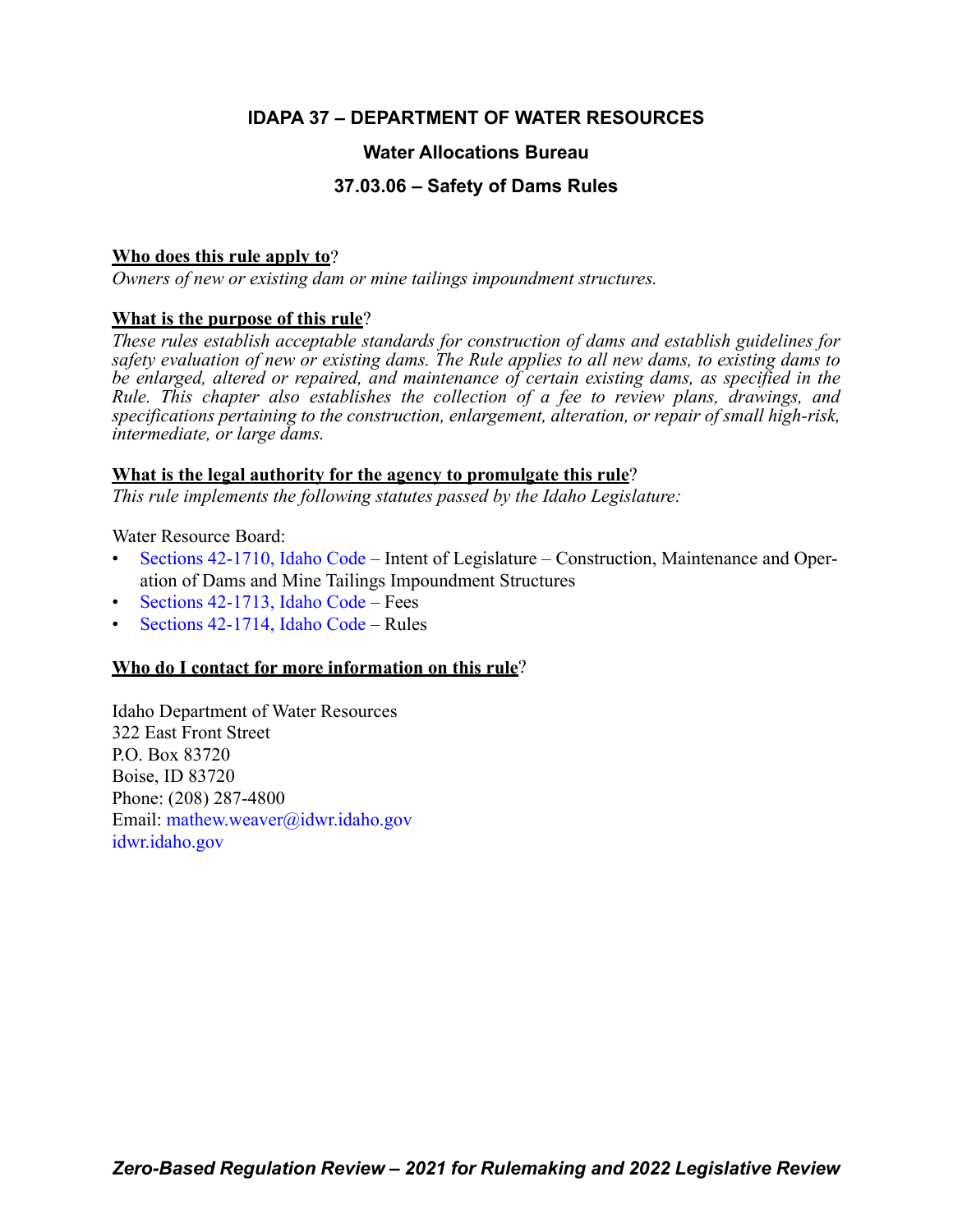# **Table of Contents**

## 37.03.06 - Safety of Dams Rules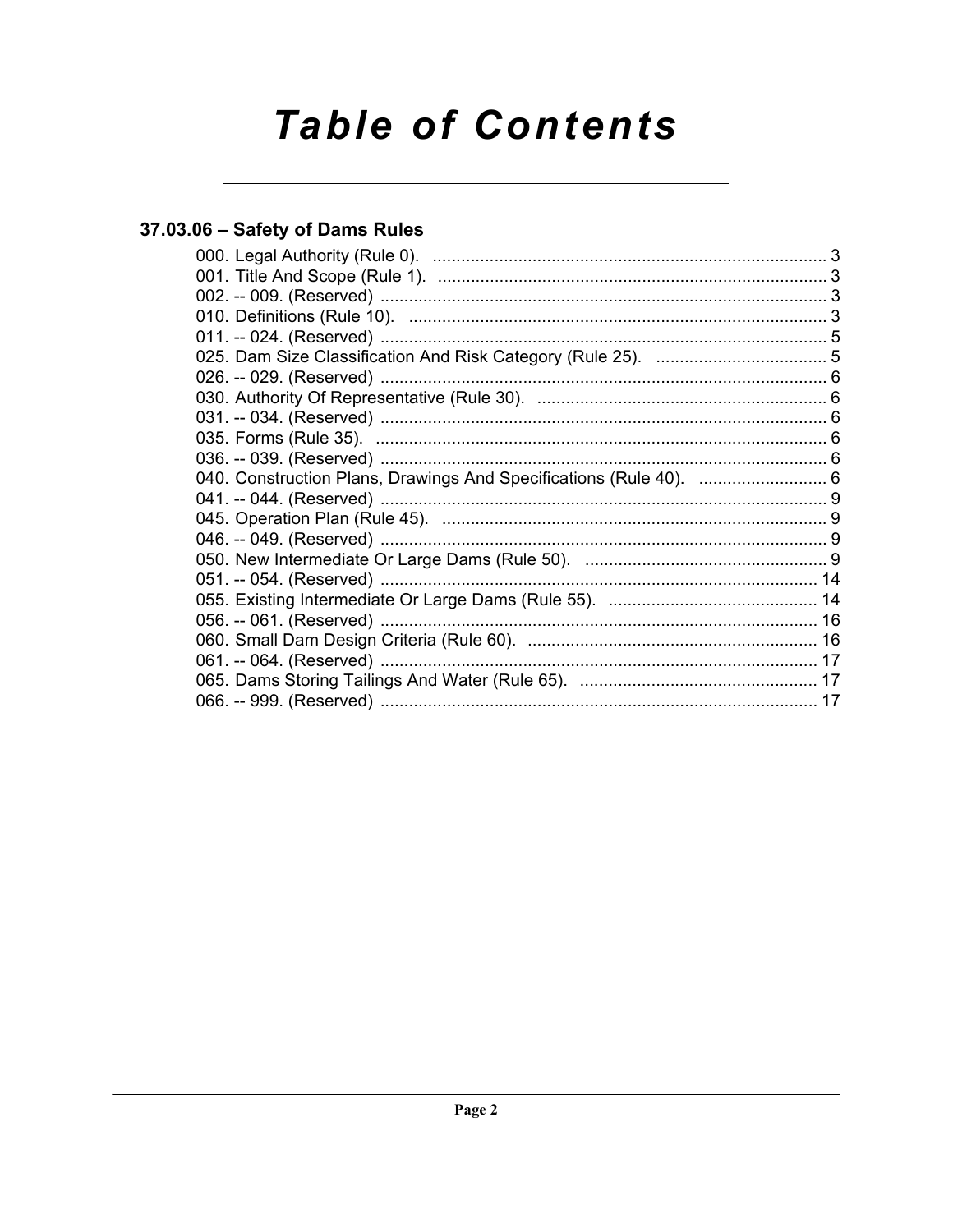#### **37.03.06 – SAFETY OF DAMS RULES**

#### <span id="page-2-1"></span><span id="page-2-0"></span>**000. LEGAL AUTHORITY (RULE 0).**

These rules are adopted pursuant to Chapter 17, Section 42-1714, Idaho Code, and implement the provisions of Sections 42-1709 through 42-1721, Idaho Code. (3-18-22)

#### <span id="page-2-2"></span>**001. TITLE AND SCOPE (RULE 1).**

**01. Title**. These rules are titled IDAPA 37.03.06, "Safety of Dams Rules." (3-18-22)

**02. Scope**. (3-18-22)

**a.** The requirements that follow are intended as a guide to establish acceptable standards for construction and to provide guidelines for safety evaluation of new or existing dams. The rules apply to all new dams, to existing dams to be enlarged, altered or repaired, and maintenance of certain existing dams, as specifically provided in the rules. The Director will evaluate any deviation from the standards hereinafter stated as they pertain to the safety of any given dam. The standards are not intended to restrict the application of other sound engineering design principles. Engineers are encouraged to submit new ideas which will advance the state of the art and provide for the public safety. (3-18-22)

**b.** Under no circumstances shall these rules be construed to deprive or limit the Director of the Department of Water Resources of any exercise of powers, duties and jurisdiction conferred by law, nor to limit or restrict the amount or character of data, or information which may be required by the Director from any owner of a dam for the proper administration of the law. State sovereignty as expressed in Policy 1A of the adopted State Water Plan for independent review and approval of dam construction, operation and maintenance will not be waived due to any overlapping jurisdiction from federal agencies. (3-18-22)

#### <span id="page-2-3"></span>**002. -- 009. (RESERVED)**

#### <span id="page-2-4"></span>**010. DEFINITIONS (RULE 10).**

Unless the context otherwise requires, the following definitions govern these rules. (3-18-22)

**01. Active Storage**. The water volume in the reservoir stored for irrigation, water supply, power generation, flood control, or other purposes but does not include flood surcharge. Active storage is the total reservoir capacity in acre-feet, less the inactive and dead storage. (3-18-22)

**02. Alterations, Repairs or Either of Them**. Only such alterations or repairs as may directly affect the safety of the dam or reservoir, as determined by the Director. Alterations, repairs does not include routine maintenance items. (See Rule Subsections 055.02.a. and 055.02.b.) (3-18-22) maintenance items. (See Rule Subsections 055.02.a. and 055.02.b.)

**03. Appurtenant Structures**. Ancillary features (e.g. outlets, tunnels, gates, valves, spillways, auxiliary barriers) used for operation of a dam, which are owned by the dam owner or the owner has responsible  $\frac{3-18-22}{2}$ 

**04. Board**. The Idaho Water Resource Board. (3-18-22)

**05. Certificate of Approval**. A certificate issued by the Director for all dams listing restrictions imposed by the Director, and without which no new dams shall be allowed by the owner to impound water. A certificate of approval is also required for existing dams before impoundment of water is authorized. (3-18-22)

**06. Dam**. Any artificial barrier together with appurtenant works, which is or will be ten (10) feet or more in height or has or will have an impounding capacity at maximum storage elevation of fifty (50) acre-feet or more. Height of a dam is defined as the vertical distance from the natural bed of the stream or watercourse at the downstream toe of the barrier, as determined by the Director, or from the lowest elevation of the outside limit of the barrier, if it is not across a stream channel or watercourse, to the maximum water storage elevation. (3-18-22)

**07. Small Dams**. Artificial barriers twenty (20) feet or less in height that are capable of storing less hundred (100) acre-feet of water. (3-18-22) than one hundred  $(100)$  acre-feet of water.

**08. Intermediate Dams**. Artificial barriers more than twenty (20) feet, but less than forty (40) feet in height, or are capable of storing one hundred (100) acre-feet or more, but less than four thousand (4,000) acre-feet of water.  $(3-18-22)$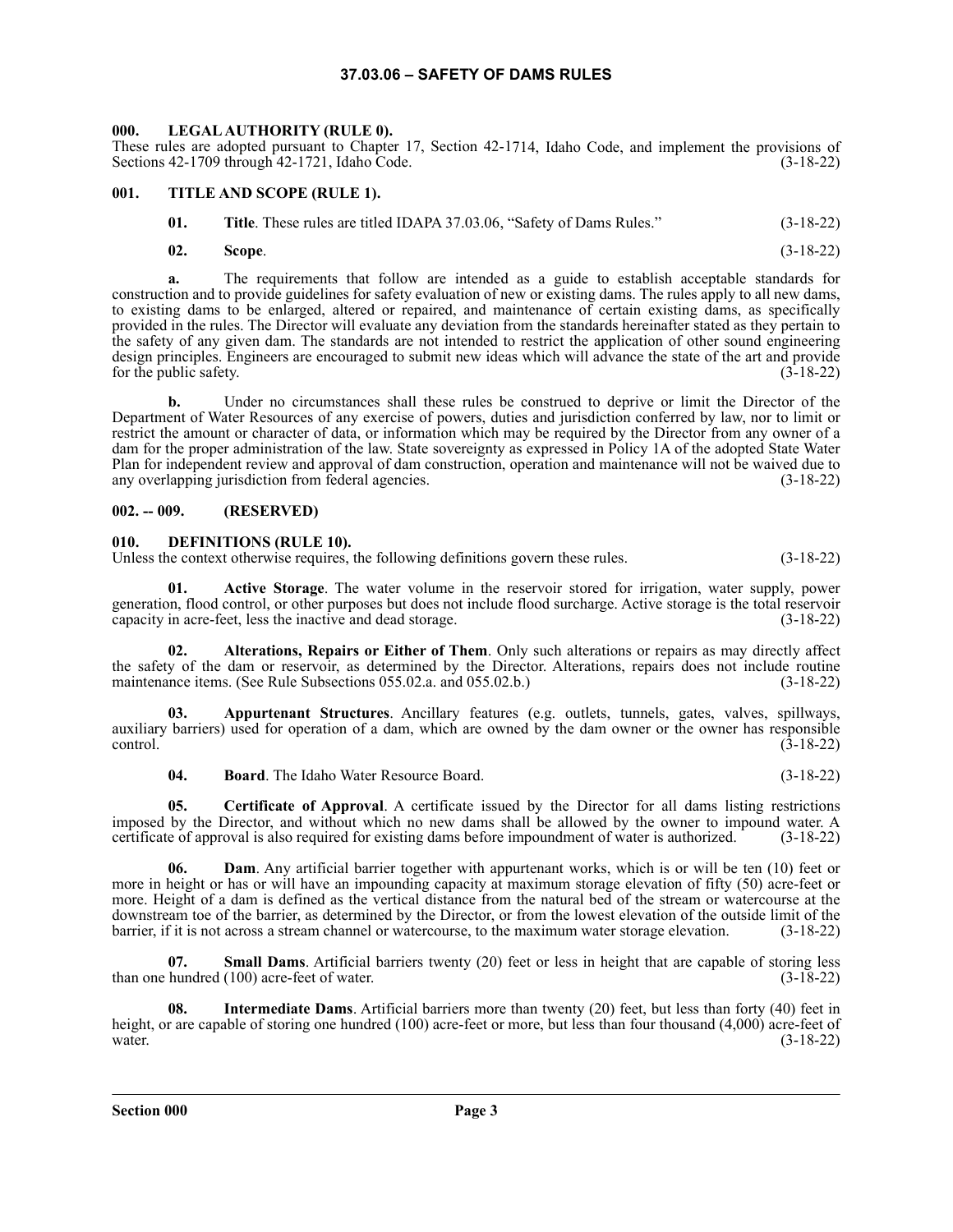**09.** Large Dams. Artificial barriers forty (40) feet or more in height or are capable of storing four (4.000) acre-feet or more of water. thousand  $(4,000)$  acre-feet or more of water.

**10. Department Jurisdiction**. The following are not subject to department jurisdiction: (3-18-22)

**a.** Artificial barriers constructed in low risk areas as determined by the Director, which are six (6) feet height, regardless of storage capacity. (3-18-22) or less in height, regardless of storage capacity.

**b.** Artificial barriers constructed in low risk areas as determined by the Director, which impound ten (10) acre-feet or less at maximum water storage elevation, regardless of height. (3-18-22)

**c.** Artificial barriers in a canal used to raise or lower water therein or divert water therefrom.

(3-18-22)

**d.** Fills or structures determined by the Director to be designed primarily for highway or railroad (3-18-22) traffic.  $(3-18-22)$ 

**e.** Fills, retaining dikes or structures, which are under jurisdiction of the Department of Environmental Quality, designed primarily for retention and treatment of municipal, livestock, or domestic wastes, or sediment and wastes from produce washing or food processing plants. (3-18-22)

**f.** Levees, that store water regardless of storage capacity. Levee means a retaining structure alongside a natural lake which has a length that is two hundred (200) times or more greater than its greatest height measured from the lowest elevation of the toe to the maximum crest elevation of the retaining structure. (3-18-22)

**11. Days Used in Establishing Deadlines**. Calendar days including Sundays and holidays. (3-18-22)

**12. Dead Storage**. The water volume in the bottom of the reservoir stored below the lowest outlet and generally is not withdrawn from storage. (3-18-22)

**13. Department**. The Idaho Department of Water Resources. (3-18-22)

**14. Design Evaluation**. The engineering analysis required to evaluate the performance of a dam relative to earthquakes, floods or other site specific conditions that are anticipated to affect the safety of a dam or operation of appurtenant facilities. (3-18-22) operation of appurtenant facilities.

**15. Director**. The Director of the Idaho Department of Water Resources. (3-18-22)

**16. Engineer**. A registered professional engineer, licensed as such by the state of Idaho. (3-18-22)

**17. Enlargement**. Any change in or addition to an existing dam or reservoir, which raises or may raise the water storage elevation of the water impounded by the dam. (3-18-22)

**18.** Factor of Safety. A ratio of available shear strength to shear stress, required for stability. (3-18-22)

**19. Flood Surcharge**. A variable volume of water temporarily detained in the upper part of a reservoir, in the space (or part thereof) that is filled by excess runoff or flood water, above the maximum storage elevation. Flood surcharge cannot be retained either because of physical or administrative factors but is passed through the reservoir and discharged by the spillway(s) until the reservoir level has been drawn down to the maximum storage elevation. (3-18-22) elevation. (3-18-22)

**20. Inflow Design Flood (IDF)**. The flood specified for designing the dam and appurtenant facilities. (3-18-22)

**21. Maximum Credible Earthquake**. The largest earthquake that reasonably appears capable of gunder the conditions of the presently known geological environment. (3-18-22) occurring under the conditions of the presently known geological environment.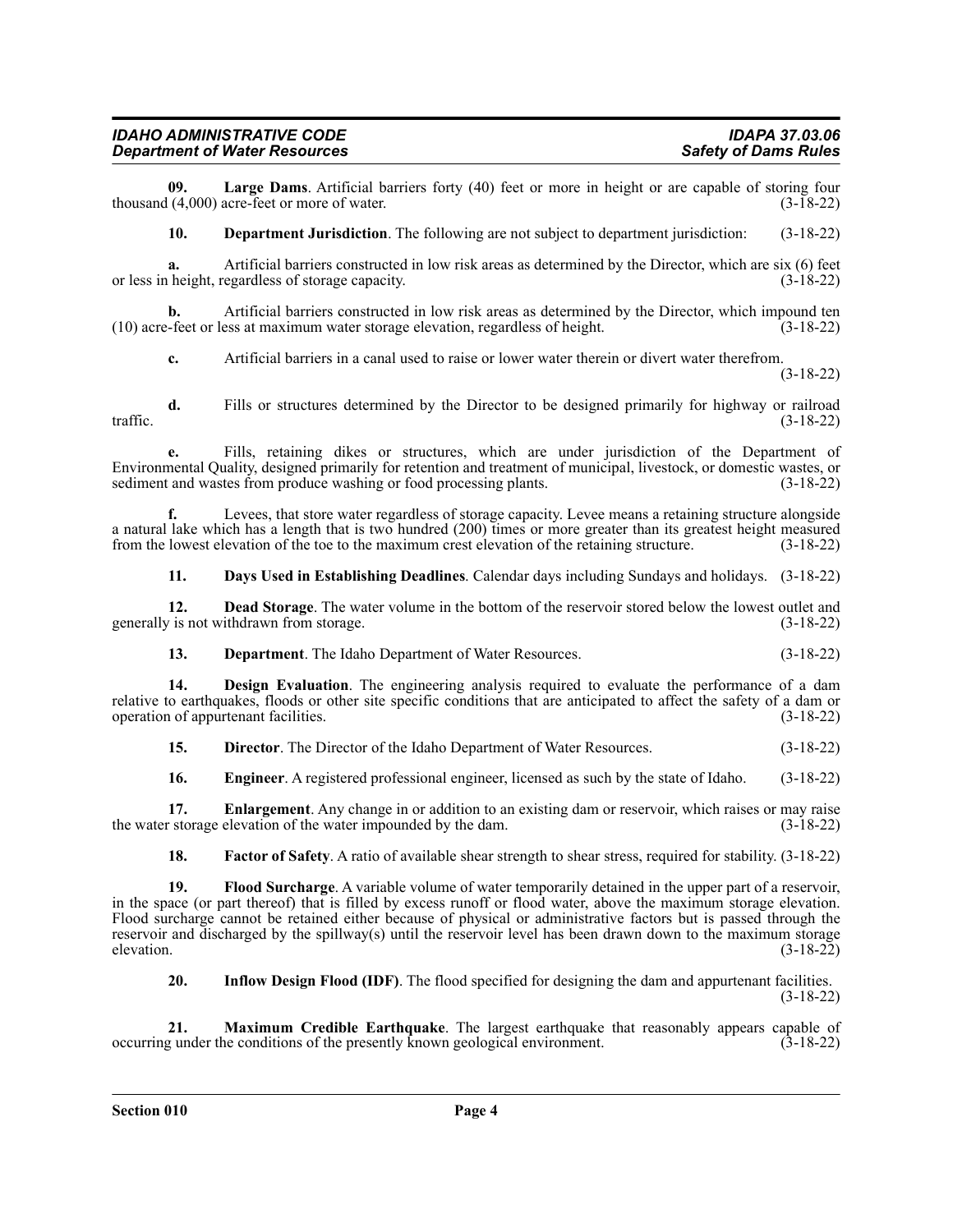| <b>IDAHO ADMINISTRATIVE CODE</b>     | IDAPA 37.03.06              |
|--------------------------------------|-----------------------------|
| <b>Department of Water Resources</b> | <b>Safety of Dams Rules</b> |

**22. Operation Plan**. A specific plan that will assure the project is safely managed for its intended purpose and which provides reservoir operating rule curves or specific limits and procedures for controlling inflow, storage, and/or release of water, diverted into, passed through or impounded by a dam. (3-18-22)

**23. Owner**. Includes any of the following who own, control, operate, maintain, manage, hold the right to store and use water from the reservoir or propose to construct a dam or reservoir. (3-18-22)

**a.** The state of Idaho and any of its departments, agencies, institutions and political subdivisions;

(3-18-22)

**b.** The United States of America and any of its departments, bureaus, agencies and institutions; provided that the United States of America are not required to pay any of the fees required by Section 42-1713, Idaho Code, and shall submit plans, drawings and specifications as required by Section 42-1712, Idaho Code, for information purposes only; (3-18-22)

|    | Every municipal or quasi-municipal corporation. | $(3-18-22)$ |
|----|-------------------------------------------------|-------------|
| d. | Every public utility;                           | $(3-18-22)$ |

**e.** Every person, firm, association, organization, partnership, business trust, corporation or company; (3-18-22)

**f.** The duly authorized agents, lessees, or trustees of any of the foregoing; (3-18-22)

**g.** Receivers or trustees appointed by any court for any of the foregoing. (3-18-22)

**24. Reservoir**. Any basin which contains or will contain the water impounded by a dam. (3-18-22)

**25. Storage Capacity**. The total storage in acre-feet at the maximum storage elevation. (3-18-22)

**26. Water Storage Elevation**. The maximum elevation of the water surface which can be obtained by the dam or reservoir. It is further defined as the storage level attained when the reservoir is filled to capacity (i.e. to the spillway crest) or an authorized storage level attained by installing flashboards to increase the reservoir capacity, or a specified upper storage limit, which is attained by operation of movable gates that raises the reservoir to a controlled operating level. The maximum storage elevation is an equivalent term of water storage elevation.

(3-18-22)

**27. Release Capability**. The ability of a dam to pass excess water through the spillway(s) and outlet works and otherwise discharge. (3-18-22)

#### <span id="page-4-0"></span>**011. -- 024. (RESERVED)**

#### <span id="page-4-1"></span>**025. DAM SIZE CLASSIFICATION AND RISK CATEGORY (RULE 25).**

**01. Size Classification**. The following table defines the height and storage capacity limits used by the Department to classify dams:

| <b>Size Classification</b> | Height (ft)                           |     | <b>Storage Capacity</b>                              |
|----------------------------|---------------------------------------|-----|------------------------------------------------------|
| Small                      | 20 ft. or less                        | and | Less than 100 acre-ft.                               |
| Intermediate               | More than 20 ft. but less than 40 ft. | or  | 100 Acre-ft or more, but less than<br>$4000$ acre ft |
| Large                      | 40 ft. or more                        | or  | 4000 acre-ft., or more                               |

(3-18-22)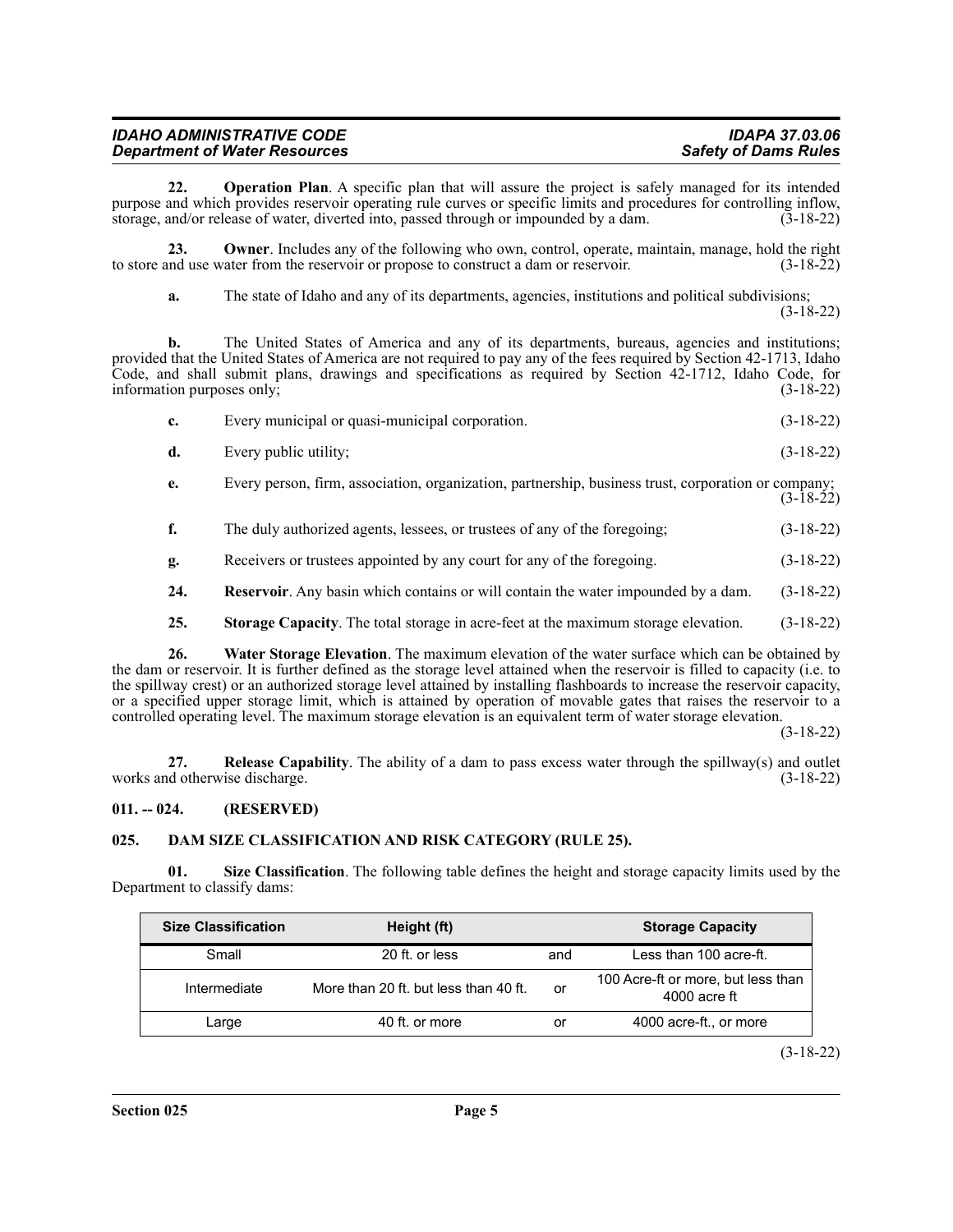#### *IDAHO ADMINISTRATIVE CODE IDAPA 37.03.06 Department of Water Resources*

**02. Risk Category**. The following table describes categories of risk used by the Department to classify losses and damages anticipated in down-stream areas, that could be attributable to failure of a dam during typical flow conditions.

| <b>Risk Category</b> | <b>Dwellings</b>                                                                                                                                                                                                              | <b>Economic Losses</b>                                                                                                                                                                      |
|----------------------|-------------------------------------------------------------------------------------------------------------------------------------------------------------------------------------------------------------------------------|---------------------------------------------------------------------------------------------------------------------------------------------------------------------------------------------|
| Low                  | No permanent structures for human habitation.                                                                                                                                                                                 | Minor damage to land, crops, agricultural,<br>commercial or industrial facilities,<br>transportation, utilities or other public facilities<br>or values.                                    |
| Significant          | No concentrated urban development, 1 or more<br>permanent structures for human habitation<br>which are potentially inundated with flood<br>water at a depth of 2 ft. or less or at a velocity<br>of 2 ft. per second or less. | Significant damage to land, crops, agricultural,<br>commercial or industrial facilities, loss of use<br>and/or damage to transportation, utilities or<br>other public facilities or values. |
| High                 | Urban development, or any permanent structure<br>for human habitation which are potentially<br>inundated with flood water at a depth of more<br>than 2 ft. or at a velocity of more than 2 ft. per<br>second.                 | Major damage to land, crops, agricultural,<br>commercial or industrial facilities, loss of use<br>and/or damage to transportation, utilities or<br>other public facilities or values.       |

(3-18-22)

**03. Determination of Size and Risk Category**. The Director shall determine the size and risk category of a new or existing dam. (3-18-22)

#### <span id="page-5-0"></span>**026. -- 029. (RESERVED)**

#### <span id="page-5-1"></span>**030. AUTHORITY OF REPRESENTATIVE (RULE 30).**

When plans, drawings and specifications are filed by another person on behalf of an owner, written evidence of authority to represent the owner shall be filed with the plans, drawings and specifications. (3-18-22)

#### <span id="page-5-2"></span>**031. -- 034. (RESERVED)**

#### <span id="page-5-3"></span>**035. FORMS (RULE 35).**

Forms required by these rules are available from the Department to interested parties upon request. Construction of a small dam requires the filing of Form 1710 and construction of an intermediate or large dam requires the filing of Form 1712.<br>(3-18-22) Form 1712. (3-18-22)

#### <span id="page-5-4"></span>**036. -- 039. (RESERVED)**

#### <span id="page-5-5"></span>**040. CONSTRUCTION PLANS, DRAWINGS AND SPECIFICATIONS (RULE 40).**

The following provisions shall apply in submitting plans, drawings and specifications. (3-18-22)

**01. Submission of Duplicate Plans, Drawings and Specifications**. Any owner who shall desire to construct, enlarge, alter or repair any intermediate or large dam, shall submit duplicate plans, drawings and specifications prepared by an engineer for the proposed work to the Director with required fees. The Director may, however, require the submittal of plans, drawings and specifications prior to the construction of any dam. (3-18-22)

**02. Applying for and Obtaining Written Approval**. Construction of a new dam or enlargement, alteration or repairs on existing dams shall not be commenced until the owner has applied for and obtained written approval of the plans, drawings and specifications. Alteration or repairs do not include routine maintenance for which prior approval is not required. (See Rule Subsections 055.02.a and 055.02.b) (3-18-22)

#### **03. Plans Shall Be Prepared on a Good Quality Vellum or Mylar**. Transparent copies reproducible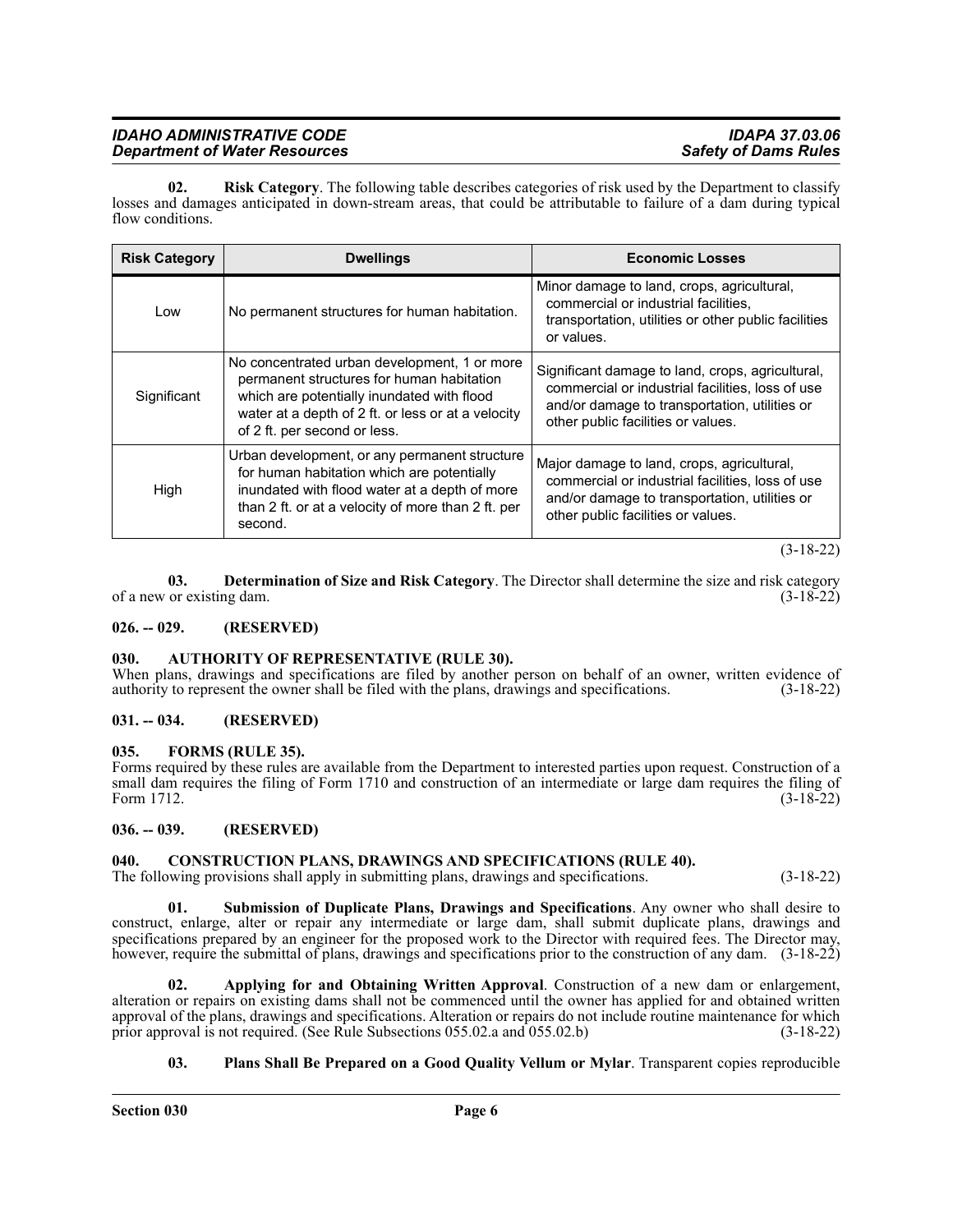| <b>IDAHO ADMINISTRATIVE CODE</b>     | <b>IDAPA 37.03.06</b>       |
|--------------------------------------|-----------------------------|
| <b>Department of Water Resources</b> | <b>Safety of Dams Rules</b> |

by standard duplicating processes, if accurate, legible and permanent, will be accepted. Plans may initially be submitted in the form of nonreproducible paper prints. After reviewing the plans, the Director will notify the owner of any required changes. (3-18-22)

**04. Preparation and Submission of Plans**. Plans and drawings shall be of a sufficient scale with an adequate number of views showing proper dimensions, so that the plans and drawings may be readily interpreted and<br>so that the structure and appurtenances can be built in conformance with the plans and drawings. (3-18-22) so that the structure and appurtenances can be built in conformance with the plans and drawings.

**05. Information Included with Plans**. Plans for new dams shall include the following information and plans for enlargement, alteration or repair of an existing dam shall include as much of the following information as required by the Director to adequately describe the enlargement, alteration or repair and the affect on the existing dam or its appurtenant facilities: (3-18-22)

**a.** A topographic map of the dam site showing the location of the proposed dam by section, township and range, and location of spillway, outlet works, and all borings, test pits, borrow pits; (3-18-22)

**b.** A profile along the dam axis showing the locations, elevations, and depths of borings or test pits, (3-18-22) including logs of bore holes and/or test pits;

**c.** A maximum cross-section of the dam showing elevation and width of crest, slopes of upstream and downstream faces, thickness of riprap, zoning of earth embankment, location of cutoff and bonding trenches, elevations, size and type of outlet conduit, valves, operating mechanism and dimensions of all other essential structural elements such as cutoff walls, filters, embankment zones, etc.; (3-18-22)

**d.** Detailed drawings showing plans, cross and longitudinal sections of the outlet conduits, valves and for operating the same, and trash racks; controls for operating the same, and trash racks;

**e.** A curve or table showing the capacity of the reservoir in acre-feet vs gauge height (referenced to a common project datum) of the reservoir storage level, and the computations used in making such determinations.

(3-18-22)

**f.** A curve or table showing the outlet discharge capacity in cubic feet per second vs gauge height of reservoir storage level, and the equation used in making such determination; (3-18-22)

**g.** A curve showing the spillway discharge capacity in cubic feet per second vs gauge height of the reservoir or flood surcharge level above the spillway crest and the equation used in making such determinations;

(3-18-22)

**h.** Detailed drawings of spillway structure(s), cross-sections of the channel heading to and from the and a spillway profile; (3-18-22) spillway and a spillway profile;

**i.** Plans for flow measuring devices capable of providing an accurate determination of the flow of the stream above and below the reservoir, and a permanent reservoir or staff gauge near the outlet of the reservoir plainly marked in feet and tenths of a foot referenced to a common project datum; (3-18-22)

**j.** Plans or drawings of instruments, recommended by the owner's engineer to monitor performance of intermediate or large dams to assure safe operation, or as may be required by the Director to monitor any dam regardless of size, that is situated upstream of a high risk area. (3-18-22)

**06. Specifications**. Specifications shall include provisions acceptable to the Director for adequate observation, inspection and control of the work by a registered professional engineer, during the period of construction. (3-18-22)

**07. Changes to Specifications**. The specifications shall not be materially changed without prior written consent of the Director. Significant design changes, while construction is underway, shall be submitted for the Director's review and approval. (3-18-22) Director's review and approval.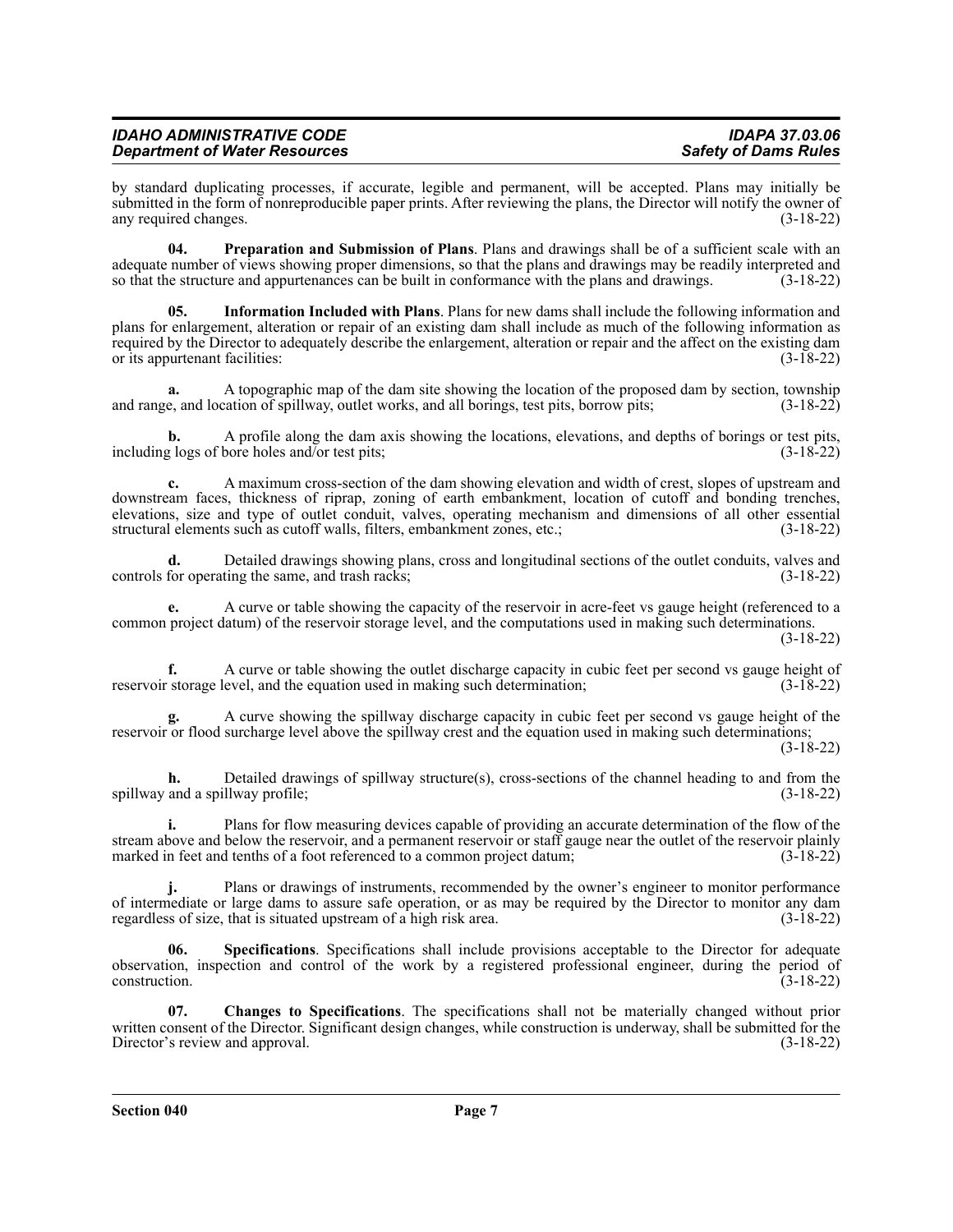| <b>IDAHO ADMINISTRATIVE CODE</b>     | <b>IDAPA 37.03.06</b>       |
|--------------------------------------|-----------------------------|
| <b>Department of Water Resources</b> | <b>Safety of Dams Rules</b> |

**08. Inspections**. The owner shall provide for and allow inspections by the Department to assure the dam and appurtenant structures are constructed in conformance with the approved plans and specifications, or as may be revised by the engineer and approved by the Director if there are unforeseen conditions discovered during site excavation or construction of the dam which potentially jeopardize the future integrity and safety of the dam. Certain stages of construction shall not proceed without inspection and approval by the Director, including the following:

(3-18-22)

**a.** After clearing and excavation of the foundation area and cutoff trench and prior to placing any fill material.  $(3-18-22)$ 

**b.** After installation of the outlet conduit and collars and before placing any backfill material around the conduit;  $(3-18-22)$ 

**c.** After construction is completed and before any water is stored in the reservoir. (3-18-22)

**d.** At such other times as determined necessary by the Director. The Director will, upon seven (7) days notice, inspect and if satisfactory, approve the completed stage of construction. The Director may conduct inspections upon shorter notice upon good reason being shown or upon a schedule jointly agreed upon by the Director and the owner. (3-18-22)

**09.** Inspection, Examination and Testing of Materials. All materials and workmanship shall be birection, examination and testing by the Director at any and all times. (3-18-22) subject to inspection, examination and testing by the Director at any and all times.

**10. Rejection of Defective Material**. The Director shall have the right to require the owner or engineer to reject defective material and workmanship or require its removal or correction respectively. Rejected workmanship<br>(3-18-22) shall be corrected and rejected material shall be replaced with proper material. shall be corrected and rejected material shall be replaced with proper material.

**11. Suspension of Work**. The Director may order the engineer to suspend any work that may be o damage by inclement weather conditions. (3-18-22) subject to damage by inclement weather conditions.

**12. Responsibility of Engineer**. These provisions shall not relieve the engineer of his responsibility to assure that construction is accomplished in accordance with the approved plans and specifications or to suspend work on his own motion. (3-18-22)

**13. Detailing Provisions of Specifications**. The specifications shall state in sufficient detail, all provisions necessary to insure that construction is accomplished in an acceptable manner and provide needed control<br>of construction to insure that a safe structure is constructed. (3-18-22) of construction to insure that a safe structure is constructed.

**14. Design Report**. Owners proposing to construct, enlarge, alter or repair an intermediate or large dam shall submit an engineering or design evaluation report with the plans and specifications. The engineering report shall include as much of the following information as necessary to present the technical basis for the design and to describe the analyses used to evaluate performance of the structure and appurtenances. (3-18-22)

**a.** All technical reference(s); equations and assumptions used in the design;  $(3-18-22)$ 

**b.** Hydrologic data used in determining runoff from the drainage areas; reservoir flood routing(s); and hydraulic evaluations of the outlet(s) and the spillway(s).  $(\overline{3}-18-22)$ 

**c.** Engineering properties of the foundation area and of each type of material to be used in the embankment. (3-18-22) embankment. (3-18-22)

**d.** A stability analysis, including an evaluation of overturning, sliding, slope and foundation stability and a seepage analysis; (3-18-22)

i. Seismic design loads shall be evaluated and applied at all large dams to be located in significant or high risk areas, in Seismic Zone 3, which for purposes of these rules is the area in Idaho east of Range 22 East, Boise Meridian. The evaluation required of large dams, that are classified significant or high risk, shall use the maximum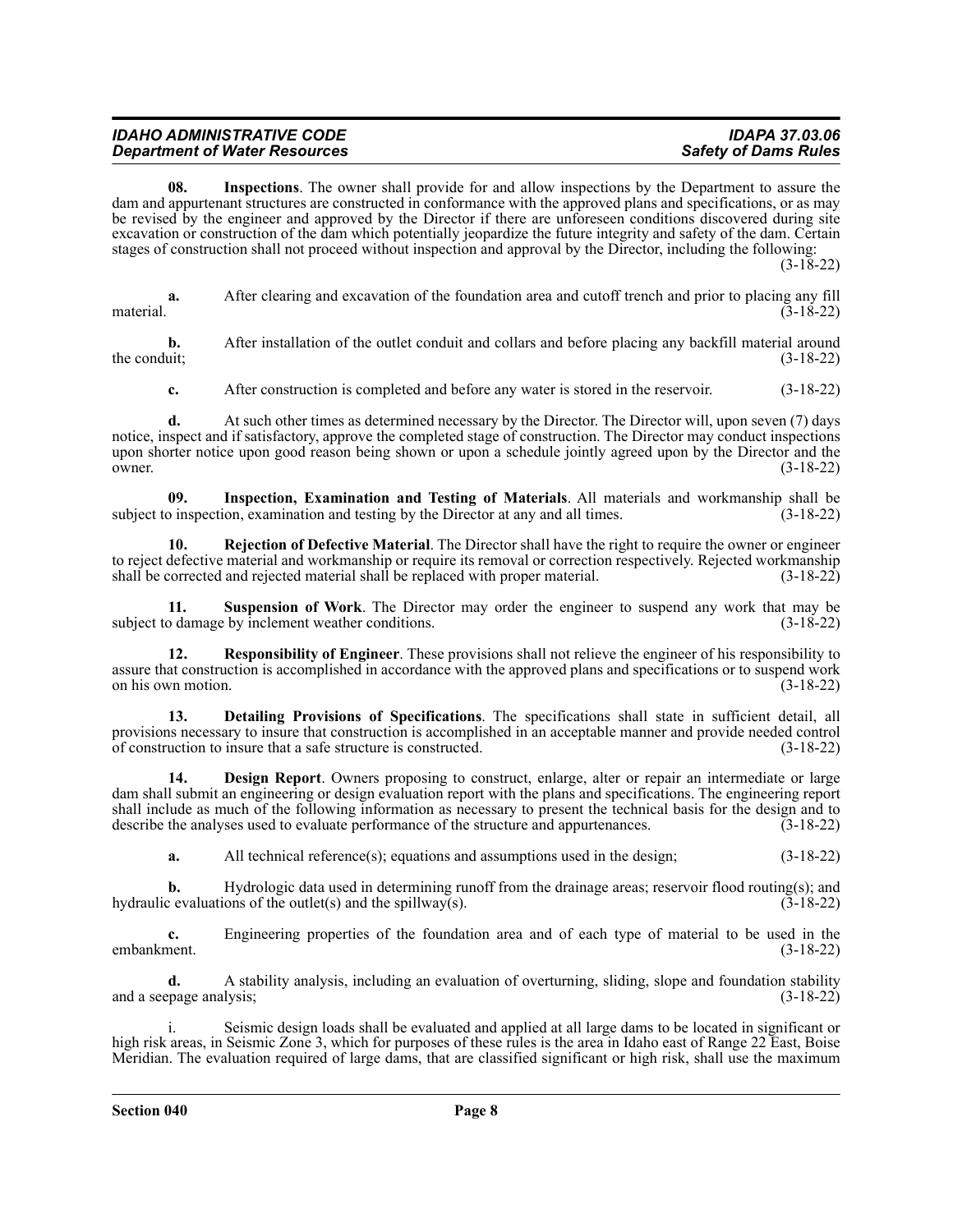| <b>IDAHO ADMINISTRATIVE CODE</b>     | IDAPA 37.03.06              |
|--------------------------------------|-----------------------------|
| <b>Department of Water Resources</b> | <b>Safety of Dams Rules</b> |

ground motion/ acceleration generated by the maximum credible earthquake, which could affect the dam site. (3-18-22)

ii. Seismic analysis may be required as determined by the Director for large dams located above high risk areas in Seismic Zone 2, which for purposes of these rules is the area in Idaho west of Range 22 East, Boise Meridian. (3-18-22)

**15. Additional Information/Waiver**. The Director may require the filing of such additional information which in his opinion is necessary or waive any requirement herein cited if in his opinion it is unnecessary.  $(3-18-22)$ 

**16. Alternate Plans**. The Director may accept plans and specifications or portions thereof prepared for noises which are determined to meet the requirements of Rule 40. (3-18-22) other agencies which are determined to meet the requirements of Rule 40.

#### <span id="page-8-0"></span>**041. -- 044. (RESERVED)**

#### <span id="page-8-1"></span>**045. OPERATION PLAN (RULE 45).**

An operation plan is required as described in the following rules and shall provide procedures for emergency operations and include guidelines and procedures for inspection, operation and maintenance of the dam and appurtenances, including any instruments required to monitor performance of the dam during normal operating cycles, critical filling or flood periods, or as may be required to monitor new or existing dams subject to earthquake<br>effects. (3-18-22) effects.  $(3-18-22)$ 

**01. New, Reconstructed or Enlarged Dams**. Prior to the initial filling of the reservoir or refilling the reservoir for a reconstructed or enlarged dam in the following categories, the owner shall file with the Director an operation plan for review and approval: (3-18-22) operation plan for review and approval:

| a.             | Small, high risk.               | $(3-18-22)$ |
|----------------|---------------------------------|-------------|
| $\mathbf{b}$ . | Intermediate, significant risk. | $(3-18-22)$ |
| c.             | Intermediate, high risk.        | $(3-18-22)$ |
| d.             | Large, any risk category.       | $(3-18-22)$ |
|                |                                 |             |

**02. Existing Dams**. Unless exempted by the Director, owners of the following categories of dams shall file an operation plan with the Director on or before July 1, 1992 for review and approval: (3-18-22)

| а.        | Intermediate, high risk. | $(3-18-22)$ |
|-----------|--------------------------|-------------|
| <b>b.</b> | Large, significant risk. | $(3-18-22)$ |
| c.        | Large, high risk.        | $(3-18-22)$ |

**03. Alternate Plans**. The Director may accept existing studies or plans in lieu of an operation plan if tor determines the information provided fulfills the requirements of Rule 45. (3-18-22) the Director determines the information provided fulfills the requirements of Rule 45.

#### <span id="page-8-2"></span>**046. -- 049. (RESERVED)**

#### <span id="page-8-3"></span>**050. NEW INTERMEDIATE OR LARGE DAMS (RULE 50).**

The following minimum criteria shall be used to evaluate the design of intermediate or large earthfill dams in Idaho. These standards are intended to serve as guidelines for a broad range of circumstances, and engineers should not consider them as a restriction to the use of other sound engineering design principles. Exclusion from this established criteria will be considered by the Director on a case-by-case basis in approving plans and specifications and evaluating dams. Dams constructed of other materials shall comply with these criteria as found appropriate by the Director and with other engineering criteria approved by the Director. (3-18-22) Director and with other engineering criteria approved by the Director.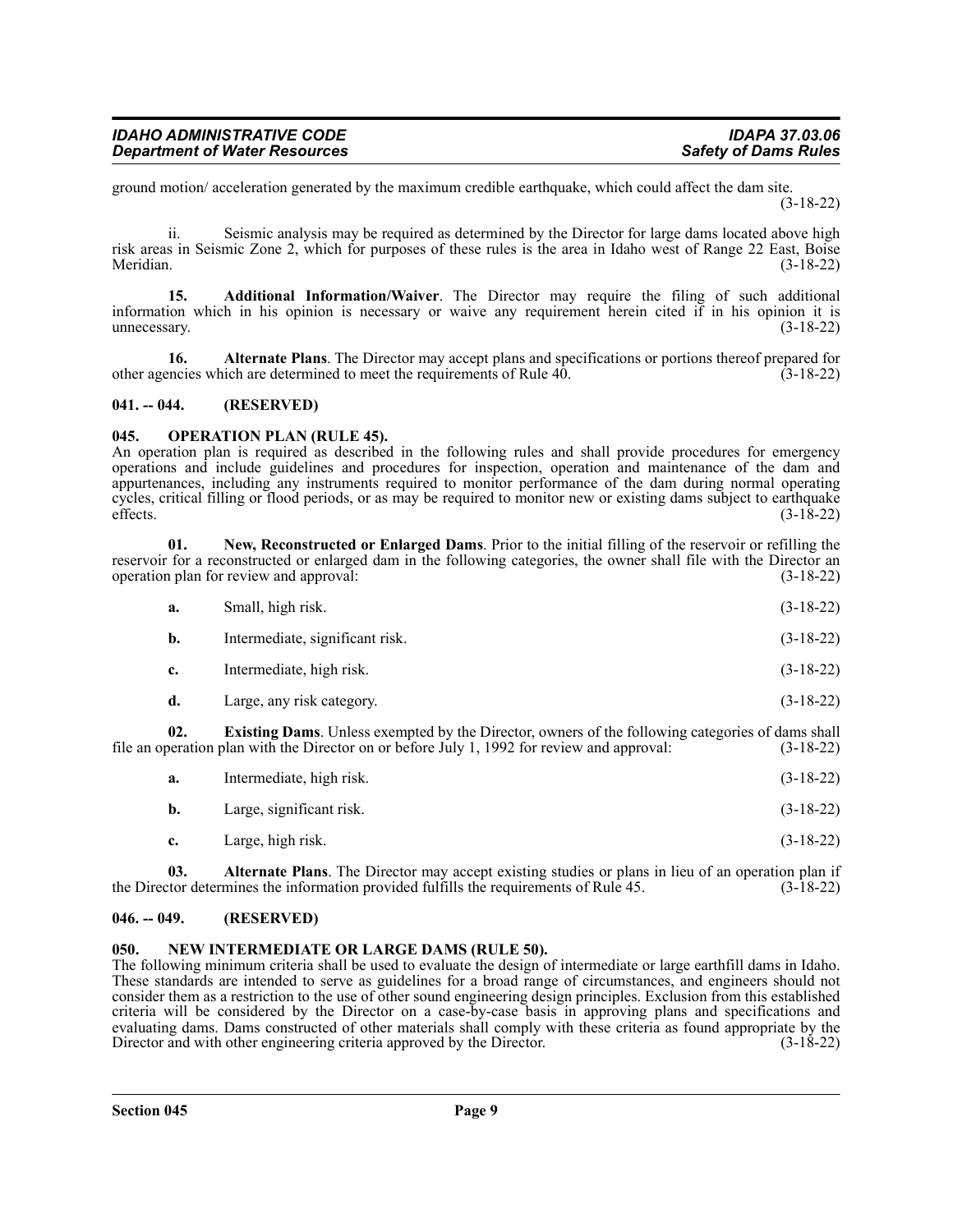#### *IDAHO ADMINISTRATIVE CODE IDAPA 37.03.06 Department of Water Resources*

**01. Embankment Stability**. Slope stability analyses shall determine the appropriate upstream and downstream slopes. Unless slope stability analysis determines otherwise, the embankment slopes shall be:

| Upstream slope   | 3:1 or flatter   |
|------------------|------------------|
| Downstream slope | $2:1$ or flatter |

(3-18-22)

**a.** For large high and significant hazard dams and intermediate high hazard dams the embankment shall be designed, constructed and maintained to assure stability under static loads and prevent instability due to seepage or uplift forces, or drawdown conditions. Transmission of seepage through the embankment, abutments and foundation shall be controlled to prevent internal removal of material and instability where seepage erodes or emerges.  $(3-18-22)$ 

**b.** The design analysis shall consider the need for installing filters, filter fabric and/or toe drains to stabilize the fill and protect against piping of the embankment fill material. (3-18-22)

**c.** The minimum factor of safety for a dam under steady state condition shall be 1.5. During rapid drawdown of the reservoir, the minimum factor of safety for the embankment shall be 1.2. For dams constructed in Seismic Zone 3, the minimum factor of safety under seismic load shall be 1.0. (3-18-22)

**d.** The stability of an embankment subjected to earthquake ground motions can be analyzed by dynamic response or pseudo-static analyses. Pseudo-static analyses are acceptable for embankment dams constructed of soils that will not build-up excess pore pressures due to shaking, nor sustain more than fifteen percent (15%) strength loss during earthquake events, otherwise the stability of an embankment dam shall be analyzed by a dynamic response method. A pseudo-static analysis simplifies the structural analysis (i.e. the resultant force of the seismic occurrence is represented by a static horizontal force applied to the critical section to derive the factor of safety against sliding along an assumed shear surface). The value of the horizontal force used in the pseudo-static analysis, is the product of the seismic coefficient and the weight of the assumed sliding mass. (3-18-22) is the product of the seismic coefficient and the weight of the assumed sliding mass.

**e.** Slope deformation analyses are required for dams located in Seismic Zone 3, that are constructed of cohesionless soils and/or on foundations which are subject to liquefaction, when the peak acceleration at the site is anticipated to exceed 0.15g. (3-18-22)

**f.** The design analyses for new dams located in high risk areas (in Seismic Zone 2 or 3) shall include geologic and seismic reports, location of faults and history of seismicity. (3-18-22)

Where in the opinion of the Director, embankment design or conditions warrant, instrumentation of md/or foundation will be required. (3-18-22) the embankment and/or foundation will be required.

**h.** The design analyses for new large dams located in high risk areas (in Seismic Zone 3) shall include an evaluation of potential landslides in the vicinity of the dam or immediate area of the reservoir, which could cause damage to the dam or appurtenant structures, obstruct the spillway or suddenly displace water in the reservoir causing the dam to overtop. If potential landslides pose such a threat, they shall be stabilized against sliding, with a minimum<br>factor of safety of 1.5. (3-18-22) factor of safety of  $1.5$ .

**02. Top Width**. The crest width shall be sufficient to provide a safe percolation gradient through the embankment at the level of the maximum storage elevation. The minimum crest width (top of embankment) shall be determined by:

 $W = H / 5 + 10 W = Width$ , in feet  $H =$  Structural Height, in feet

The minimum top width for any dam is twelve (12) feet. (3-18-22)

**03. Cutoff Trenches or Walls**. Cutoff trenches shall be excavated through relatively pervious foundation material to an impervious stratum or zone. The trench shall be backfilled with suitable material,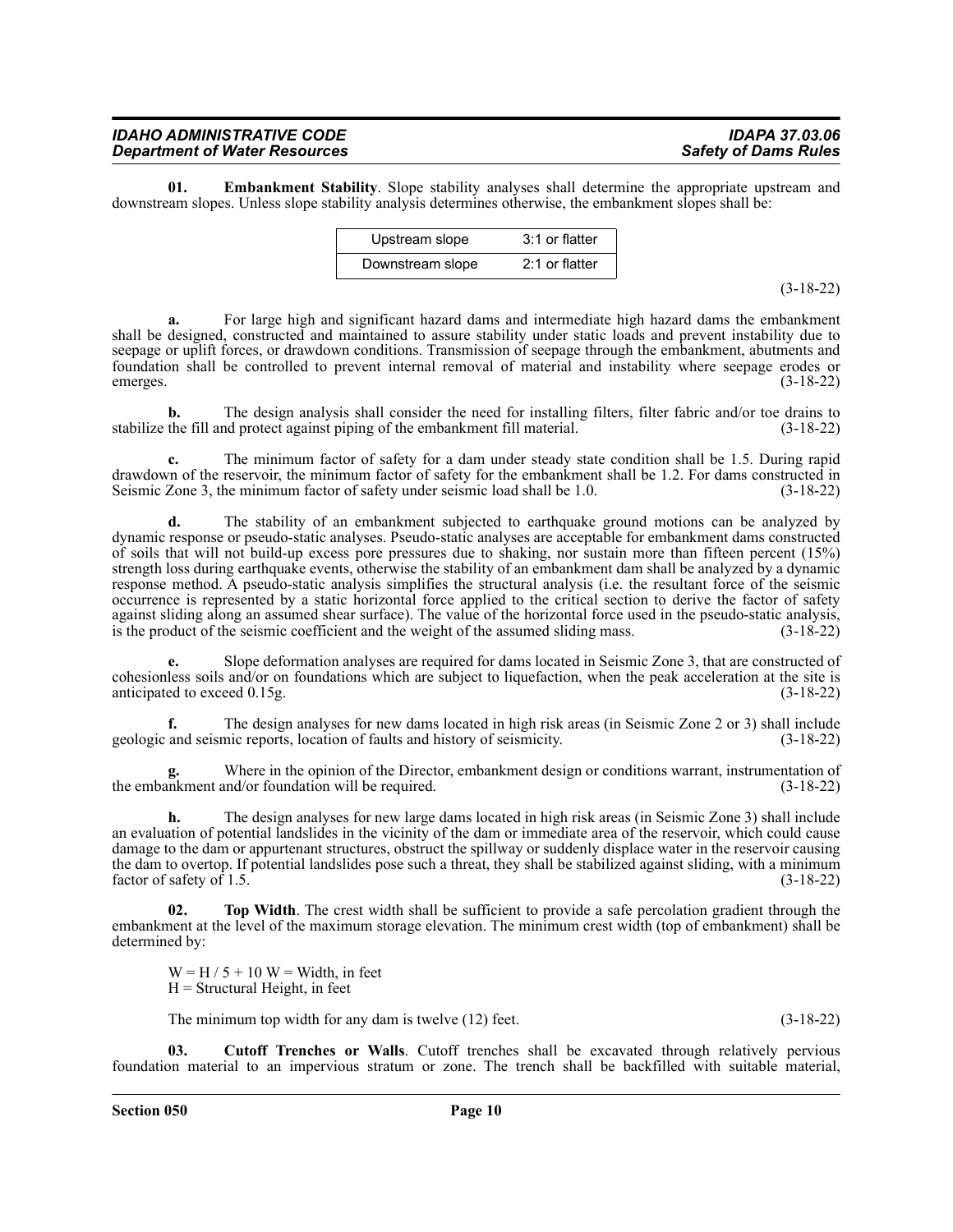| <b>IDAHO ADMINISTRATIVE CODE</b>     | <b>IDAPA 37.03.06</b>       |
|--------------------------------------|-----------------------------|
| <b>Department of Water Resources</b> | <b>Safety of Dams Rules</b> |

compacted to the specified density. The cutoff trench shall extend up the abutments to the maximum storage elevation. (3-18-22) elevation.  $(3-18-22)$ 

**a.** Cutoff trenches shall be wide enough to allow the free movement of excavation and compaction equipment. Side slopes shall be no steeper than one to one  $(1:1)$  for depths up to twelve  $(12)$  feet, and no steeper than one and one half to one (1  $1/2:1$ ) for greater depths to provide for proper compaction. Flatter slopes may be required for safety and stability. (3-18-22) for safety and stability.

**b.** Concrete cutoff walls may be used to bond fills to smooth rock surfaces in a similar manner as cutoff trenches and shall be entrenched in the rock to a depth approximately one-half the thickness of the cutoff wall. Concrete cutoff walls shall be doweled into the rock a minimum of eight (8) inches with a maximum spacing of eighteen (18) inches for three-fourths (3/4) inch steel dowels. Concrete walls shall have a minimum projection of three (3) feet perpendicular to the rock surface and shall have a minimum thickness of twelve (12) inches. (3-18-22)

**04. Impervious Core Material**. The approved earth materials (silt soils are seldom acceptable) shall be zoned as shown in the plans and placed in the embankment in continuous, approximately level layers, having a thickness of not more than six (6) inches before compaction. Compaction shall be based on ASTM D-698. A minimum compaction of ninety-five percent (95%) is required. (3-18-22)

**a.** An acceptable working range of moisture content for the core material shall be established and maintained. (3-18-22)

**b.** The material shall be compacted by means of a loaded sheepsfoot or pneumatic roller to the required density. (3-18-22)

**c.** No rock shall be left in the core material which has a maximum dimension of more than four (4) inches. The core material shall be free of organic and extraneous material. (3-18-22)

**d.** The core material shall be carried up simultaneously the full width and length of the dam, and the top of the core material shall be kept substantially level at all times, or slope slightly toward the reservoir. (3-18-22)

**e.** No frozen or cloddy material shall be used, and no material shall be placed upon frozen, muddy or unscarified surfaces. (3-18-22)

**f.** All materials used in the dam shall meet the stability and seepage requirements as shown by a design analysis of the structure and shall be properly installed to meet these requirements. (3-18-22)

**05. Drains**. Toe or chimney drains or free draining downstream material shall be installed where necessary to maintain the phreatic line within the downstream toe. (3-18-22)

**a.** Filter design for chimney drains, filter blankets and toe drains in clay and silt soils shall be selected using the following design criteria, unless deviations are substantiated by laboratory tests. All tests are subject to review and approval by the Director.

D15 filter/D15 base  $>$  5 but  $<$  20

D15 filter/D85 base  $\leq$  5

D50 filter/D50 base < 25

D85 filter > 2 times diameter of pipe perforations, or 1.2 times width of pipe slots. (3-18-22)

**b.** Filter material requirements are determined by comparing the particle size distribution of the filter to the particle size distribution of the materials to be protected;

e.g. D50 filter D50 material to be protected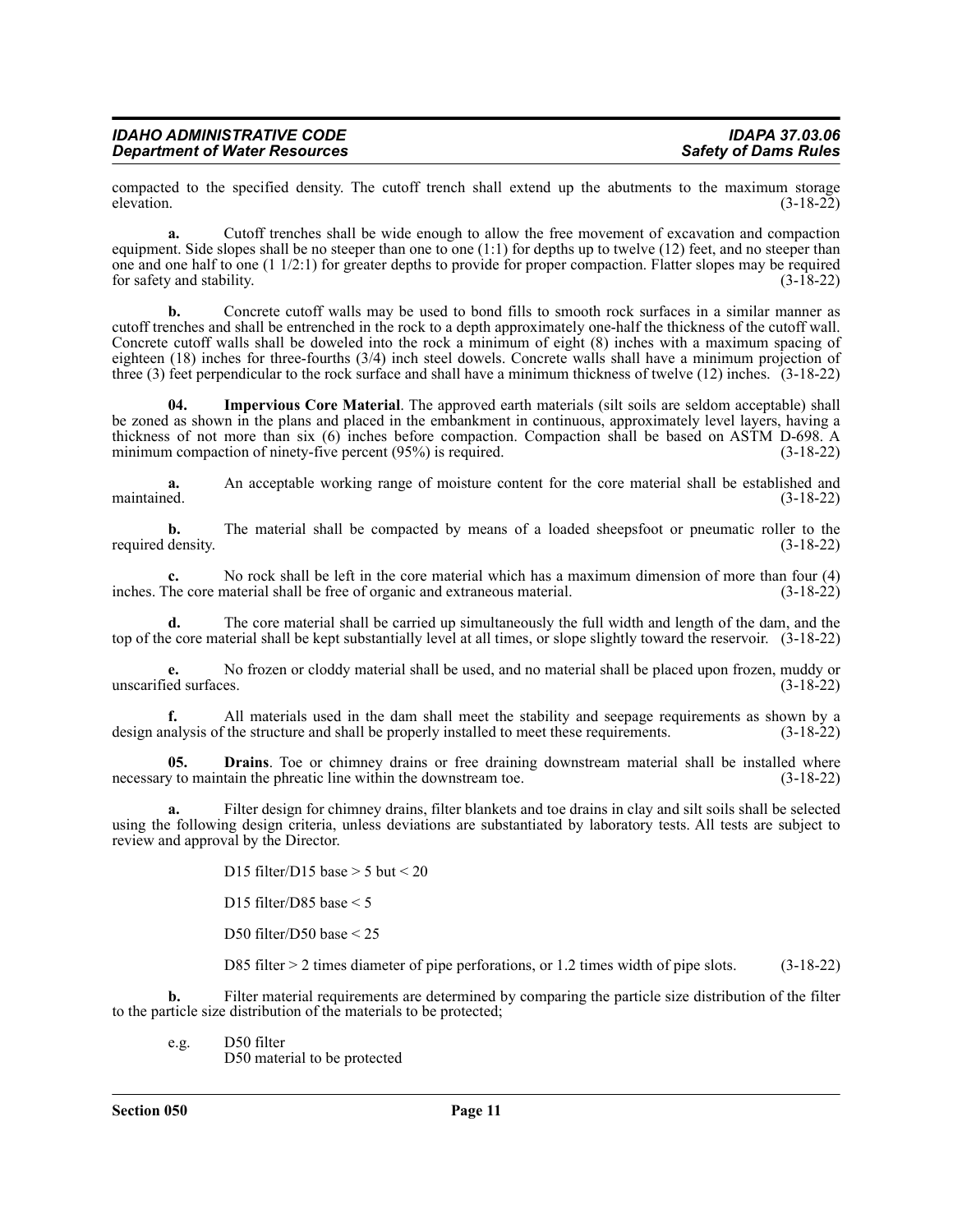| <b>IDAHO ADMINISTRATIVE CODE</b>     | IDAPA 37.03.06              |
|--------------------------------------|-----------------------------|
| <b>Department of Water Resources</b> | <b>Safety of Dams Rules</b> |

Where D is the particle size passing a mechanical (sieve) analysis expressed as a percentage by weight. (3-18-22)

**c.** The base material should be analyzed considering the portion of the material passing the No. 4 sieve, for designing filters for base materials that contain gravel size particles. To assure internal stability and prevent segregation of the filter material, the coefficient of uniformity (D60/D10) shall not be greater than 20. (3-18-22)

**d.** The minimum thickness of filter blankets and chimney drains shall be twelve (12) inches, with the maximum size particle passing the one (1) inch sieve. The maximum particle size may be increased with increasing thickness of the filter, by the rate of one (1) inch per foot of filter. However, the maximum particle shall not exceed three (3) inches. Zoned filters and chimney drains must not be less than twelve (12) inches thick per each zone. The width of granular filters shall not be less than the width of the installation equipment unless the plans and specifications include construction procedures adequate to insure the integrity of a narrower width. (3-18-22) specifications include construction procedures adequate to insure the integrity of a narrower width.

**e.** Perforated drain pipes must have a minimum of six (6) inches of drain material around the pipe. The maximum particle size shall not exceed one-half (1/2) inch unless the layer thickness is increased at the rate of one (1) inch per foot of filter. Underdrains and collection pipes must be constructed of noncorrosive material.

(3-18-22)

**06. Freeboard**. The elevation of the top of the embankment shall be constructed and maintained above the flood surcharge level to prevent the dam from overtopping during passage of the inflow design flood and to provide freeboard for wind generated waves. Camber shall be included in the design and incorporated in the construction of the top of the embankment, unless waived by the Director. Camber may be estimated by multiplying the structural height of the dam by five percent  $(5\%)$ .  $(3-18-22)$ 

**a.** The height of wind generated waves (H) moving across a surcharged reservoir can be estimated by the following equation:

 $H = 1.95$  (F1/2) where F = fetch, the distance in miles across the reservoir, measured perpendicular to the major axis of the dam.  $(3-18-22)$ 

**b.** For large, high risk dams the minimum freeboard shall be two (2) feet plus wave height during passage of the one percent (1%) flood or equal to the surcharge elevation of the reservoir during passage of the inflow design flood whichever is greater. (3-18-22)

**c.** Estimation of the height of the wind generated wave using the empirical equation in Rule 050.06.a. shall not preclude a more conservative design including consideration of fill materials, embankment zoning, slope surface protection, drainage or other safety factors. (3-18-22)

**07. Riprap**. All dams which are subject to erosion shall be protected from wave action. The design engineer, with approval of the Director, shall determine whether or not rock riprap or other protection is necessary. (3-18-22)

**a.** Where rock riprap is used, it shall be placed on a granular bedding material, and extend up the om three (3) feet below the normal minimum operating level to the top of the dam. (3-18-22) slope, from three  $(3)$  feet below the normal minimum operating level to the top of the dam.

**b.** Where riprap is required by Rule Subsection 055.07, pipes, cables, brush, tree growth, dead growth, logs, or floating debris are not acceptable substitutes for rock riprap and granular bedding material. (3-18-22)

**08. Outlet Conduits**. All reservoirs shall be provided with an outlet conduit of sufficient capacity to prevent interference with natural streamflow through the reservoir to the injury of downstream appropriators unless waived by the Director. In addition to any natural flow releases, the outlet conduit should be of sufficient capacity to pass at the same time, the maximum water requirement of the owner. A larger outlet conduit may be required to provide adequate release capability as determined by the Director. (3-18-22) provide adequate release capability as determined by the Director.

**a.** Outlet conduits shall be laid on a firm, stable foundation and normally not be placed on fills which can consolidate, allow differential settlement, and cause separation or misalignment of the pipe. Unless otherwise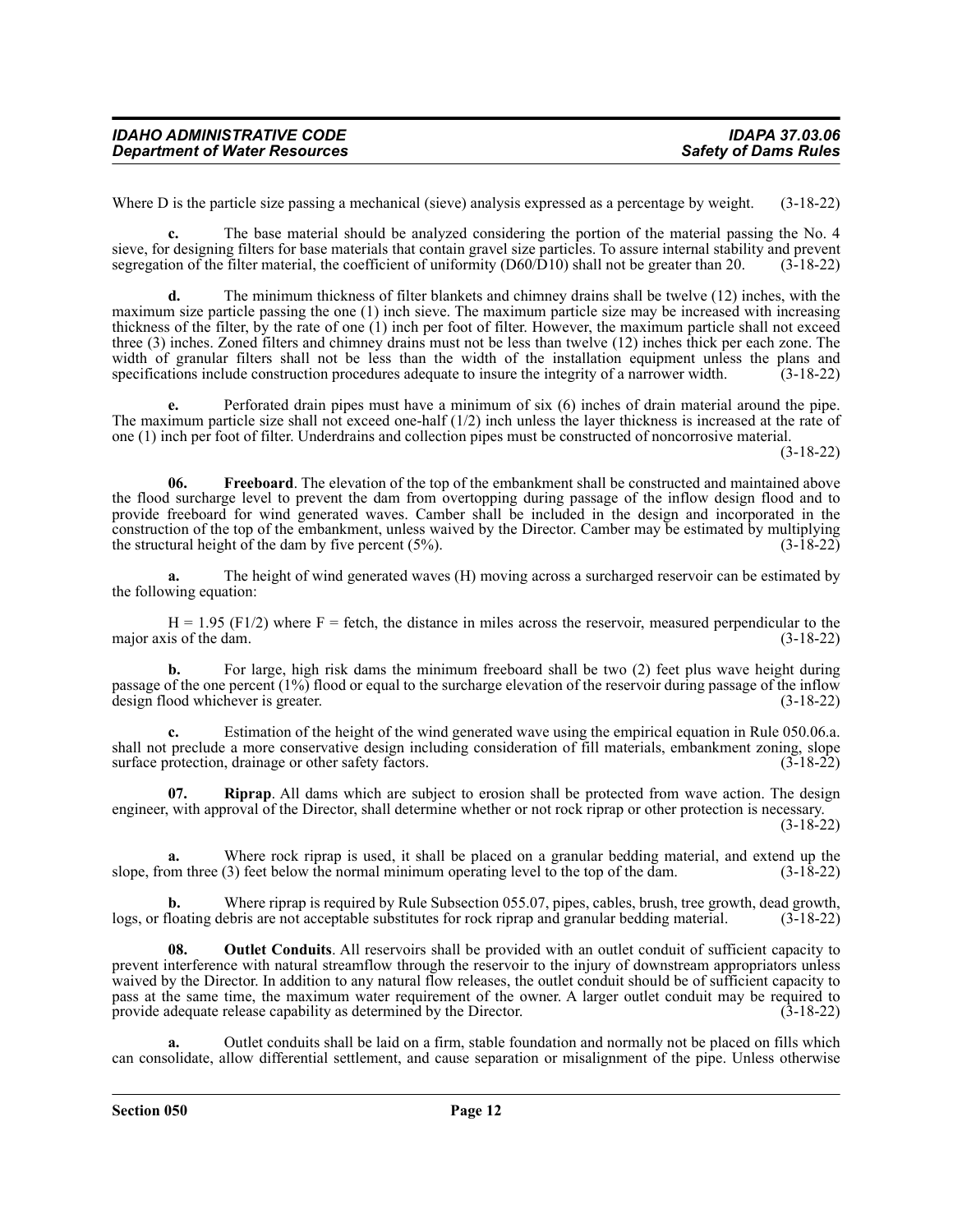| <b>IDAHO ADMINISTRATIVE CODE</b>     | <b>IDAPA 37.03.06</b>       |
|--------------------------------------|-----------------------------|
| <b>Department of Water Resources</b> | <b>Safety of Dams Rules</b> |

required, the outlet shall have a minimum inside diameter of twelve (12) inches. The conduits shall be of reinforced concrete or of metal pipe encased in concrete, poured with a continuous seal between the concrete and the trench except as otherwise approved by the Director. Void spaces and uncompacted areas shall not be covered over when the outlet trench is backfilled. Outlets shall be properly aligned on an established grade and may be supported on a concrete cradle, or otherwise supported and kept aligned when the outlet is covered. (3-18-22)

**b.** Asphalt dipped or other metal pipe is not acceptable unless it is encased in concrete. Exceptions may be made only where conditions warrant, but in no case shall the reasonable life expectancy of the pipe be less than the design life of the dam.

**c.** All outlet conduits shall have a seepage path through the impervious zone at least equivalent in length to the maximum head above the downstream end of the system. Only one-third (1/3) the horizontal distance through the impervious zone will be utilized when calculating the length of the seepage path. Collars may be used to satisfy this requirement but all collars shall extend a minimum of two (2) feet outside the conduit for dams up to thirty (30) feet in height and a minimum of three (3) feet for dams above that height. Collars shall be spaced at intervals of at least seven  $(7)$  times their height and no collar may be closer to the outer surface of the impervious zone than the distance it extends out from the conduit.  $(3-18-22)$ distance it extends out from the conduit.

**d.** The use of multiple conduits is allowed only upon the written approval of the Director. (3-18-22)

**09. Gates**. All conduits shall be gated on the upstream end, unless otherwise approved by the Director, with either a vertical or an inclined gate. All conduits shall be vented directly behind the gate unless otherwise determined by the Director. Reservoirs storing water during the winter and subject to severe ice conditions shall have inclined gate controls enclosed in a protective sleeve which is buried. All gate stem pedestals shall be made of concrete. All trash racks shall slope toward the reservoir. At least one (1) of the sides of the inlet structure shall be open to allow water to flow into the outlet conduit and shall be covered with a trash rack. Trash racks should be designed with bars primarily in one (1) direction so they can be cleaned. If fish screens are used, they shall be placed over the trash rack and shall be removable for cleaning, or of the self-cleaning type. (3-18-22) over the trash rack and shall be removable for cleaning, or of the self-cleaning type.

**10. Outlet Controls**. Outlet controls shall be installed at a stable location, on the crest or on an elevated platform, or within an enclosure when required, which is readily accessible, but secured to prevent unauthorized operation. (3-18-22)

**11. Release Capability**. Based on the size of the dam and on the risk category assigned by the Director, the release capability of a dam shall equal or exceed the inflow design flood in the following table:

| <b>Downstream Risk</b><br>Category | <b>Size Classification</b> | <b>Inflow Design</b><br><b>Flood</b> |
|------------------------------------|----------------------------|--------------------------------------|
| Low                                | Small                      | Q50                                  |
|                                    | Intermediate               | Q100                                 |
|                                    | Large                      | Q500                                 |
| Significant                        | Small                      | Q100                                 |
|                                    | Intermediate               | Q500                                 |
|                                    | Large                      | $0.5$ PMF                            |
| High                               | Small                      | Q100                                 |
|                                    | Intermediate               | $0.5$ PMF                            |
|                                    | Large                      | <b>PMF</b>                           |

NOTE: The inflow design flood(s) indicated in the table include specific frequency floods (2%/50yr, 1%/100 yr.) expressed in terms of exceedance with a probability the flood will be equaled or exceeded in any given year (a fifty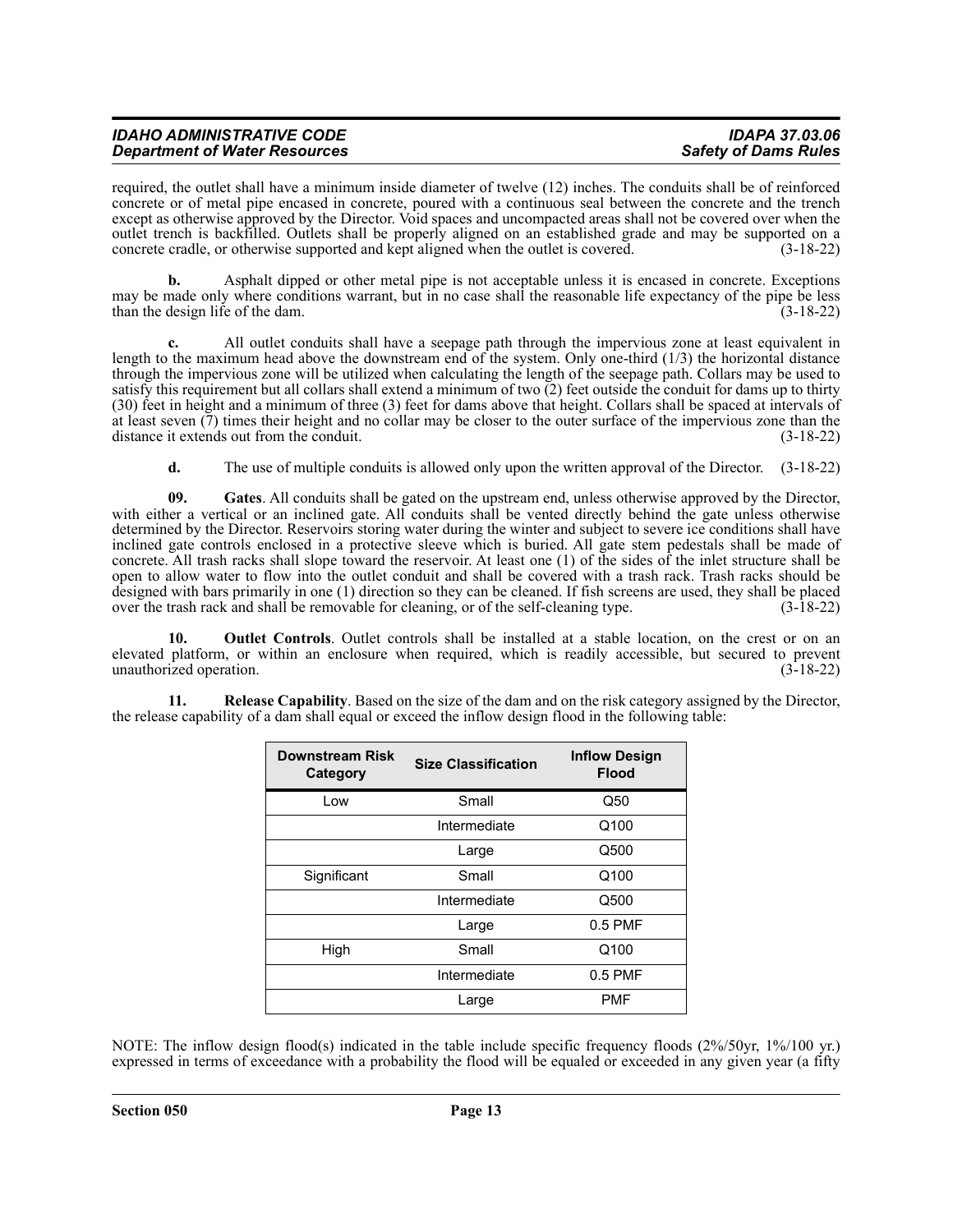| <b>IDAHO ADMINISTRATIVE CODE</b>     | <b>IDAPA 37.03.06</b>       |
|--------------------------------------|-----------------------------|
| <b>Department of Water Resources</b> | <b>Safety of Dams Rules</b> |
|                                      |                             |

(50) year flood has a two percent (2%) chance of occurring in any given year and a one hundred (100) year flood has a one percent (1%) chance of occurring in any given year); or PMF - probable maximum flood, which may be expected from the most severe combination of meteorologic and hydrologic conditions that are reasonably possible in the region. The PMF is derived from the probable maximum precipitation (PMP) which is the greatest theoretical depth of precipitation for a given duration that is physically possible over a particular drainage area at a certain time of year.  $(3-18-22)$ 

**a.** All spillways shall be stabilized for the discharge of flow by the use of concrete, masonry, riprap or sod, if not constructed in resistant rock. (3-18-22)

**b.** Where site conditions allow, the spillway shall be constructed independent of embankment dams. The spillway(s) shall guide the discharge of water away from the dam embankment so as not to erode or endanger the structure. (3-18-22) structure. (3-18-22)

**c.** The minimum base width of an open-channel spillway shall be ten (10) feet. Conduits or siphon ner than glory hole spillways are not acceptable substitutes for an open-channel spillway. (3-18-22) pipes other than glory hole spillways are not acceptable substitutes for an open-channel spillway.

**d.** The effectiveness of spillways shall be undiminished by bridges, fences, pipelines or other structures. (3-18-22)

**e.** Unless expressly authorized in writing by the Director, or approved as an integral part of an uplan, stop logs or flashboards shall not be installed in spillways. (3-18-22) operation plan, stop logs or flashboards shall not be installed in spillways.

**12. Reservoir Site**. The dam site shall be cleared of all trees, brush, large rocks, and debris unless otherwise waived by the Director. The reservoir site shall be cleared of all woody material, growth or debris that is large enough to lodge in the spillway, or outlet works, except as otherwise approved by the Director. (3-18-22)

**13. Inspection and Completion Reports**. As construction proceeds, it is the responsibility of the engineer to submit test reports (e.g. soil material analyses, density tests, concrete strength tests) along with periodic inspection and progress reports to the Director. (3-18-22)

**a.** Upon completion of construction the owner or his engineer shall provide the Director a short, written narrative account of all items of work. Record drawings and revised specifications shall be submitted to the Director if the completed project has been substantially changed from the plans and construction specifications originally approved. (3-18-22) originally approved.

**b.** The engineer representing the owner shall certify that construction, reconstruction, enlargement, replacement or repair of the dam and appurtenances was completed in accordance with the record drawings and specifications, or as revised. (3-18-22)

#### <span id="page-13-0"></span>**051. -- 054. (RESERVED)**

#### <span id="page-13-1"></span>**055. EXISTING INTERMEDIATE OR LARGE DAMS (RULE 55).**

All dams regulated by the department shall be operated and maintained to retain the embankment dimensions and the hydraulic capacity of the outlet works and spillway(s) as designed and constructed, or as otherwise required by these rules. (3-18-22) rules. (3-18-22)

**01. Analyses Required**. The analyses required by Rule 40 are not applicable to existing dams except as required in Rule Subsections 055.01.a. and 055.01.e. unless for good cause, the Director specifically requires the analyses. Dams constructed of other than earth material shall comply with these criteria, as determined by the Director, or with other engineering criteria approved by the Director. (3-18-22)

**a.** For large, significant or high risk dams, the release capability required by Rule Subsection 050.11 shall be evaluated and applied to the structure. Dams of other size and risk are required to provide the release capability of Rule Subsection 050.11 but are not required to conduct the analyses. (3-18-22) capability of Rule Subsection 050.11 but are not required to conduct the analyses.

**b.** Every dam, unless exempted by the Director shall have a spillway with a capacity to pass a flood of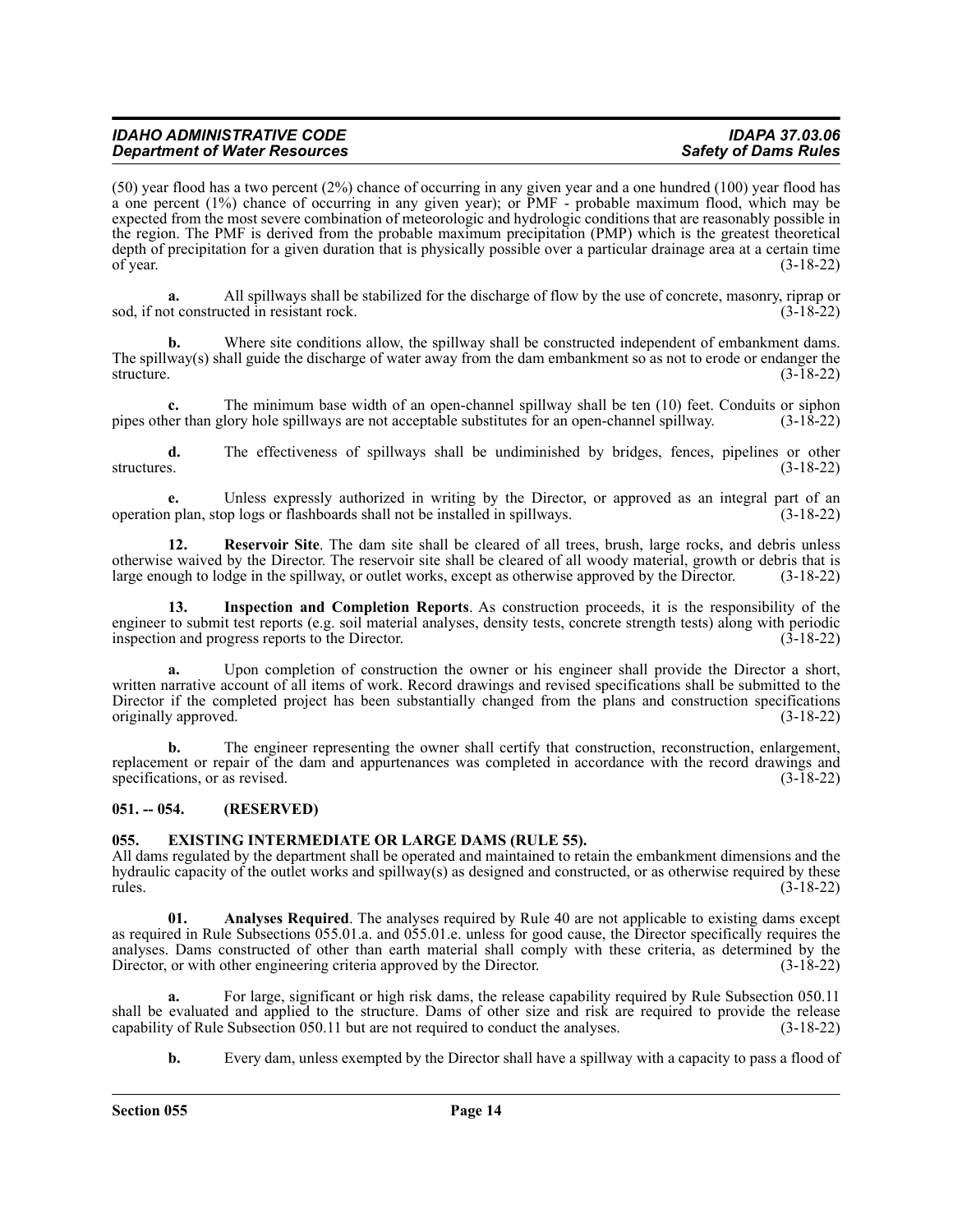| <b>IDAHO ADMINISTRATIVE CODE</b>     | <b>IDAPA 37.03.06</b>       |
|--------------------------------------|-----------------------------|
| <b>Department of Water Resources</b> | <b>Safety of Dams Rules</b> |

one percent  $(1%)$  (two percent  $(2%)$  for small low hazard dams) occurring with the reservoir full to the spillway crest at the beginning of the flood while maintaining the freeboard required by Rule Subsection 050.06.  $(3$ at the beginning of the flood while maintaining the freeboard required by Rule Subsection 050.06.

**c.** The Director may waive the spillway requirement for dams proposing off stream storage or upon a showing acceptable to the Director. (3-18-22)

**d.** The release capability can include the capacity of spillway(s) and outlet(s), diversion facilities, or other appurtenant structures, and any approved operating procedures which utilize upstream storage, diversion and flood routing storage to pass flood events. The remainder of the required release capacity, if any, may be met by the following:  $(3-18-22)$ 

i. Reconstruction, enlargement or addition of spillway(s), outlet(s), diversion facilities or other ant structures. (3-18-22) appurtenant structures.

ii. A showing acceptable to the Director that failure of the dam during a flood of the specified magnitude described in Rule Subsection 050.11 would not substantially increase downstream damages over and above the losses and damages that would result from any natural flood up to that magnitude. (3-18-22) above the losses and damages that would result from any natural flood up to that magnitude.

iii. A showing acceptable to the Director that the release capability of the dam together with other emergency release modes such as a controlled failure or overtopping of the dam would not result in a larger rate of discharge than the rate of inflow to the reservoir. (3-18-22)

iv. A showing acceptable to the Director that limiting physical factors unique to the dam site exist that prevent construction of a spillway or other release capability mechanisms during a flood of the specified magnitude described in Rule Subsection 050.11 provided the owner implements storage operational procedures and/or provides for emergency warning to protect life and property. (3-18-22)

**e.** For large, high risk dams, the seismic design loads shall be evaluated and applied to dams located east of Range 22E, B.M. The evaluation shall use the maximum ground motion/acceleration generated by the maximum credible earthquake. (3-18-22)

**f.** The Director may accept existing studies relative to requirements of Rule Subsections 055.01.a. and 055.01.e., if the Director determines the information provided fulfills the requirements of Rule Subsections 055.01.a. and 055.01.e. (3-18-22)

**g.** The Director may allow until July 1, 1992 for completion of the analyses required in Rule Subsections 055.01.a. and 055.01.g. and may allow the owner of an existing dam a compliance period of up to ten years for completing the studies, to complete structural modifications or implement other improvements necessary to provide the release capability determined to be required (Rule Subsection 055.01.a.) or complete structural modifications necessary to assure the dam and appurtenant facilities will safely function under earthquake loads (Rule Subsection 055.01.g.). (3-18-22)

**h.** Within thirty (30) days after completing the analyses required in Rule Subsection 055.01.a. or 055.01.g., the owner of an existing dam that is deficient in either case (Rule Subsection 055.01.a. or 055.01.g.) shall file with the Director a schedule outlining the dates work or construction items will be completed.  $(3-18-22)$ 

| 02. | <b>Other Requirements.</b> | $(3-18-22)$ |
|-----|----------------------------|-------------|
|     |                            |             |

- **a.** Routine maintenance items include the following: (3-18-22)
- i. Eradication of rodents and filling animal burrows. (3-18-22)
- ii. Removal of vegetation and debris from the dam. (3-18-22)
- iii. Restoring original dimensions of the dam by the addition of fill material. (3-18-22)
- iv. Addition of bedding or riprap material which will not increase the height or storage capacity.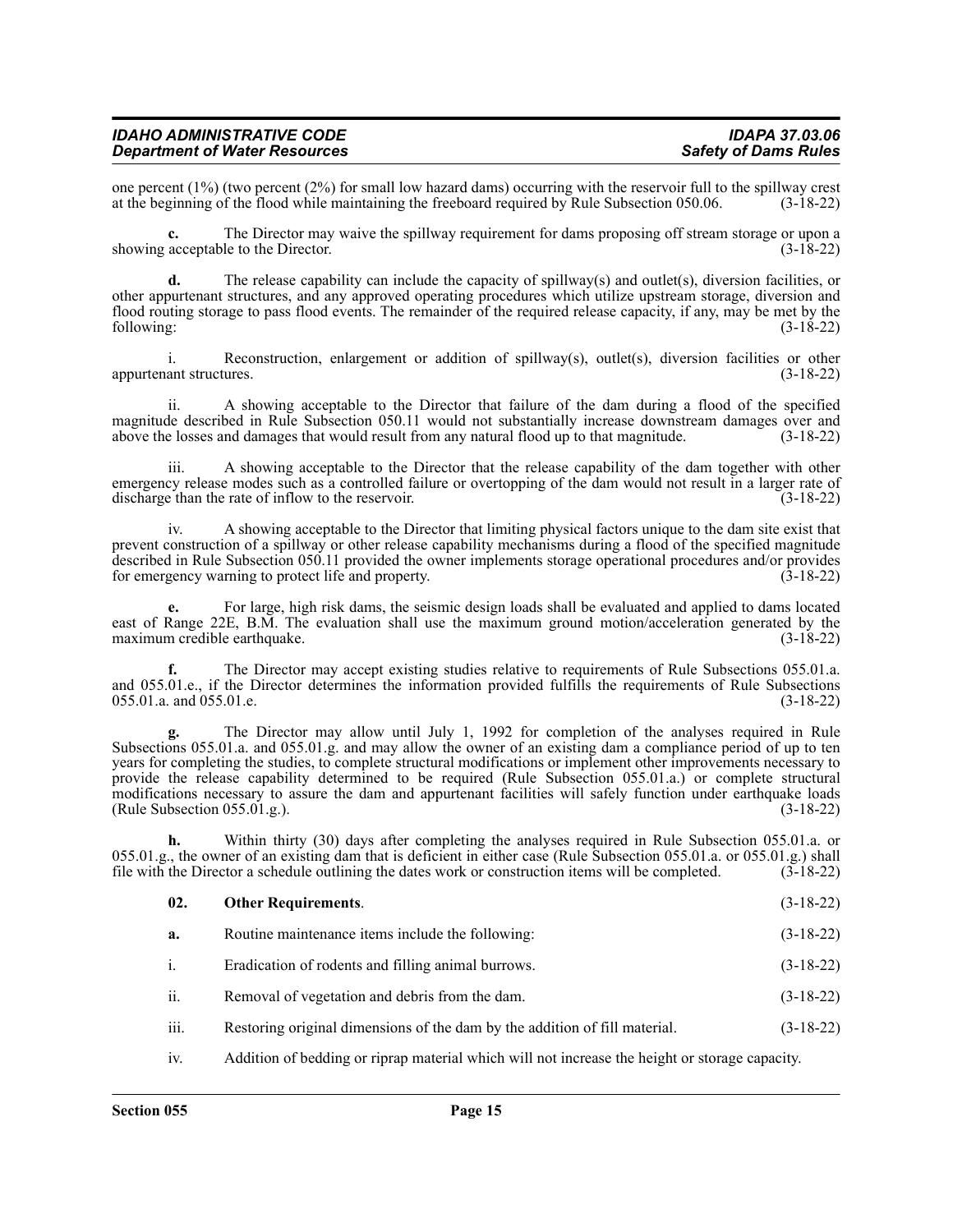#### (3-18-22)

| equipment. | V.             | Repair or replacement of gates, gate stems, seals, valves, lift mechanisms or vent pipes with similar | $(3-18-22)$ |
|------------|----------------|-------------------------------------------------------------------------------------------------------|-------------|
|            | vi.            | Repair or replacement of wingwalls, headwalls or aprons including spalling concrete.                  | $(3-18-22)$ |
|            | b.             | The following are not routine maintenance items:                                                      | $(3-18-22)$ |
|            | $\mathbf{i}$ . | Reconstruction of embankment slopes.                                                                  | $(3-18-22)$ |
|            | ii.            | Replacement, reconstruction or extension of outlets.                                                  | $(3-18-22)$ |
|            | iii.           | Foundation stabilization.                                                                             | $(3-18-22)$ |
|            | iv.            | Filter or drain construction or replacement.                                                          | $(3-18-22)$ |
|            | V.             | Spillway size alteration or modification.                                                             | $(3-18-22)$ |
|            | vi.            | Installation of instrumentation or piezometers.                                                       | $(3-18-22)$ |
|            | vii.           | Release capability modification.                                                                      | $(3-18-22)$ |

**c.** Items not specifically described in Rule Subsections 055.02.a. and 055.02.b. will be determined by the Director to be included in one rule or the other upon receipt of a written request from the owner or his representative seeking such a determination. (3-18-22)

Where riprap is required to prevent erosion and to maintain a stable embankment, pipes, cables, brush, tree growth, logs, or floating debris are not acceptable substitutes for rock riprap and granular bedding material. Dams or portions thereof which are stable without riprap, are not required to have riprap. (3-18-22)

**e.** Upon completion of reconstruction of a dam or feature of a dam included in Rule Subsection 055.02.b., the owner or his engineer shall provide the Director a short written narrative account of all items of work. Record drawings and revised specifications shall be submitted to the Director if the completed project has been substantially changed from the plans and construction specifications originally approved. (3-18-22) substantially changed from the plans and construction specifications originally approved.

**f.** Upon request, the owner of every dam shall provide his name and address to the Director and shall advise the Director of future changes in ownership. If the owner does not reside in Idaho, the owner shall provide the name and address of the person residing in Idaho who is responsible for the operation, maintenance and repair of the dam. (3-18-22) dam. (3-18-22)

#### <span id="page-15-0"></span>**056. -- 061. (RESERVED)**

#### <span id="page-15-1"></span>**060. SMALL DAM DESIGN CRITERIA (RULE 60).**

The following provisions apply to small dams. (3-18-22)

**01. Design and Construction of Small Dams**. Design and construction of small dams located in high risk areas as determined by the Director require submittal of fees, plans and specifications prepared by an engineer and shall follow the same general criteria established under Rules 40, 45, 50, and 55. Other small dams not determined to be in a high risk area shall follow the same general criteria established under Rules 50 and 55 or larger dams, except that submittal of plans, specifications and test results is not required. (3-18-22)

**02. Notification Prior to Construction**. The owner shall notify the Director in writing ten (10) calendar days prior to commencing construction. (3-18-22)

**03. Approval Required**. The owner shall not proceed with the following stages of construction without approval from the Director. (3-18-22)